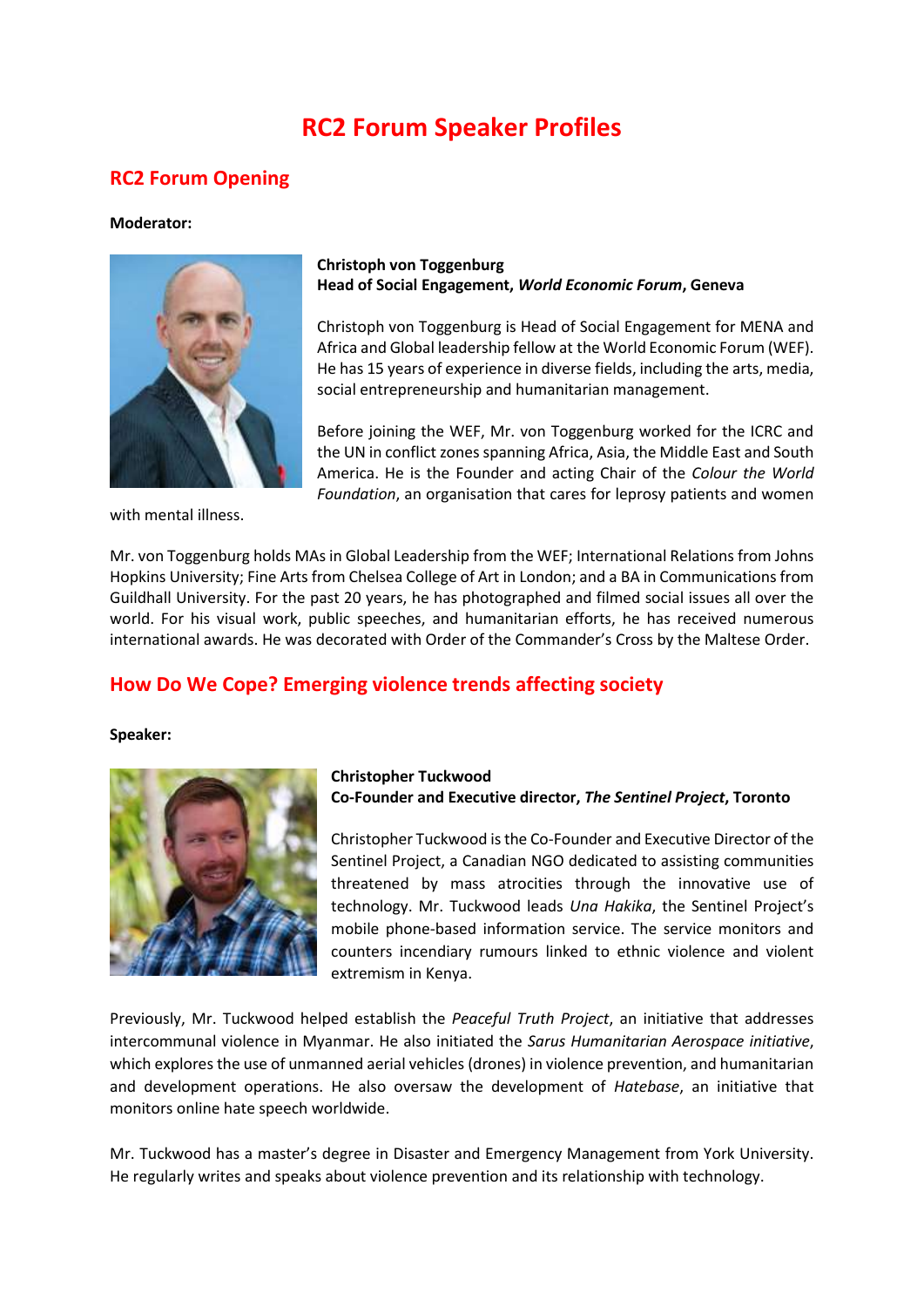# **Disruptive Demographic Shifts**

### **Facilitator:**



## **Daniel Dobos Head of Foresight & Futures,** *Global Humanitarian Lab***, Geneva**

Mr. Dobos is a particle physicist at CERN (Geneva), where he has worked for the past 15 years. He is an expert on the use of silicon and diamond particle detectors to study collisions at the Large Hadron Collider.

Mr. Dobos is the co-founder of THE Port, an initiative that brings creative minds together in interdisciplinary teams, to work on developing technology solutions for humanitarian purposes. He leads the Global

Humanitarian Lab (GHL) Foresight & Futures focal area and organizes humanitarian, development and human rights innovation events, such as the Geneva Global Goals Innovation Day (G3iD).

# **In Institutions We Trust?**

#### **Speakers:**



### **Jasmina Haynes Chief Executive Officer,** *Integrity Action***, London**

Jasmina Haynes is the Chief Executive Officer at Integrity Action, whose mission is to empower citizens to act with and demand integrity. She passionately shares the belief that this is at the heart of solution to development problems. Ms. Haynes joined from Raleigh International where she was Director of Programmes and Policy. She has previously worked for various organizations on issues of child protection, refugees and IDP's, poverty reduction, disability and social welfare. These

include Save the Children UK, Danish Refugee Council, Oxford Policy Management, UNDP and UNICEF.

Ms. Hayes has academic background in law and internal audit. She has spent over 15 years of her professional carrier focusing on poverty reduction in developing countries (including Africa, Balkans and South-East Asia).



#### **Krishna Kumar**

**Director of Digital strategy and channel planning,** *Leo Burnett***, Kuala Lumpur**

Mr. Kumar has over 15 years of experience in advertising. He started his career with HCL HEWLETT PACKARD in India, marketing their *Enterprise* solutions. A career shift into copywriting led him to work with J. Walter Thompson Worldwide, where he was part of the Ford team. Following this, he moved to event management and set up George P. Johnson in India, a leading global event services company, in which he focused on event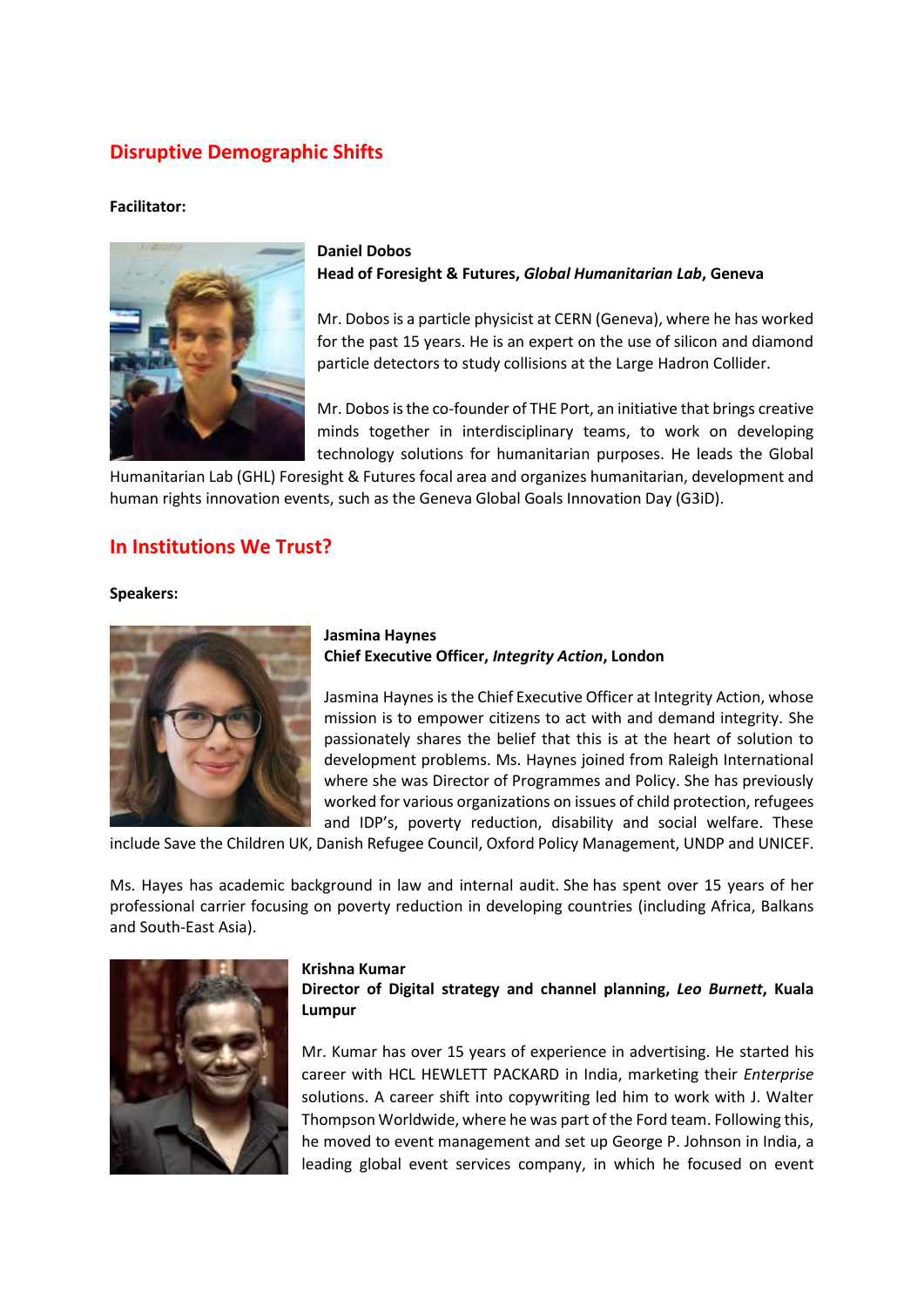communications. Meanwhile, he was appointed Project Lead for Intel Developer Forum, the largest software technology forum in India.

Moving to Kuala Lumpur in 2007, Mr. Kumar made yet another career shift, this time into strategic planning with Leo Burnett and Foote, Cone & Belding (FCB). After several other positions (Upfront, GroupM's MSix), he returned to Leo Burnett in 2016, where he currently heads Digital Strategy and Channel Planning. Mr. Kumar holds an MBA in marketing.



**Ben Lock Head of International Affairs,** *Edelman London*

Ben Lock has over seventeen years experience in communications at world leading PR agencies with a focus on building and managing international corporate reputations. He leads Edelman UK's International Affairs practice which provides strategic communications consultancy to clients looking to build, enhance or protect reputations across multiple markets.

Mr Lock has an expertise in working with NGOs and civil society organisations to advance causes globally. He provides strategic communications counsel for organisations including the Elders (founded by

Nelson Mandela), the Aurora Prize and Walk Free (focused on ending contemporary slavery).

Mr Lock has led global reputational campaigns for corporate clients including Nestle, Barclays, Unilever, Volvo, and UBS. Prior to joining Edelman, he was Head of Issues and Crisis for Ogilvy PR London.



**Eric Marclay Executive-in-residence,** *Geneva Centre for Security Policy* **(GCSP) and Senior advisor,** *Head to Head* **(H2H), Geneva**

Eric Marclay worked with the ICRC for over 20 years, leading complex operations in highly volatile and conflict prone contexts, mainly in Africa and the Middle East. His last position was that of Regional director of Operations for East Africa.

Mr. Marclay was a Fellow at the *Université du Québec à Montréal* (UQAM), where he initiated the "Peace Mission" research group. The group works on security and humanitarian issues. Eric holds a Master's degree in Political Science from UQAM, and has a Certificate of Advanced studies in Corporate Social Responsibility and Internal Audit from Geneva University. He has published several books, articles, and short papers on strategic and humanitarian affairs.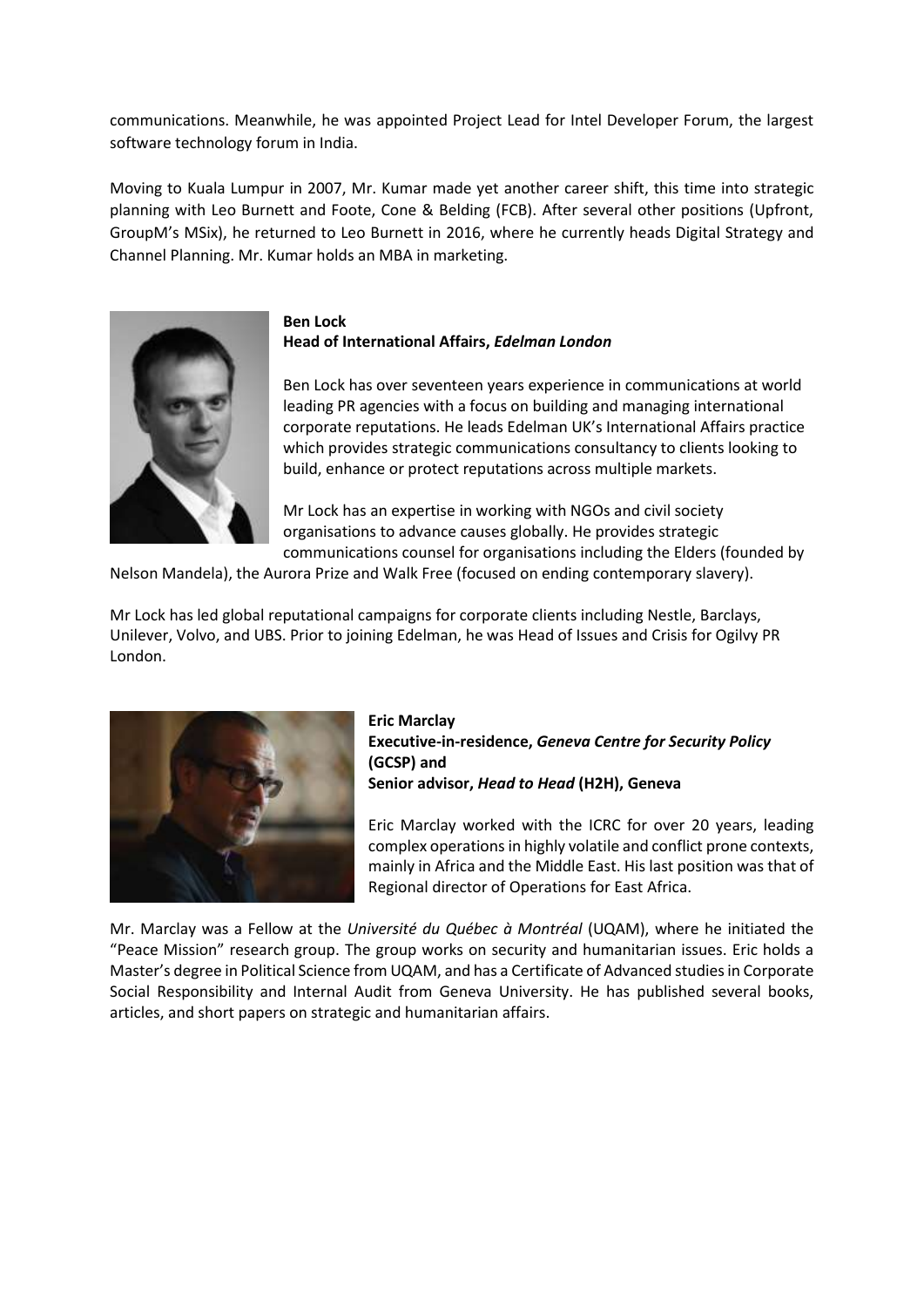

### **Simon Schafheitle PhD Candidate and Research associate,** *St. Gallen University***, St. Gallen**

Simon Schafheitle is an academic research assistant and Ph.D. candidate at the University of St. Gallen, in Switzerland. He gained his academic knowledge and skills from various institutions across Europe and Canada, including the University of Excellence, in Konstanz; and the School of Management, York University, in Toronto.

Mr Schafheitle's research work focuses on the impact of Human resources analytics and Big Data human resource systems on employee trust in employers. He will soon publish his work on drivers of citizens' trust in European Union institutions, and on the trust-building strategies of managers in corporate high-trust cultures. In his research, Mr Schafheitle emphasizes the notions of intuitive and emotional trust-building strategies to complement more evaluative and learning oriented means of trust. Currently, Mr. Schafheitle is also co-leading a research project on trust-building in missions, as a core dimension of the ICRC's modus operandum.

# **Technology, Digitalization and the Future of our Society**

**Speakers:**



#### **Anahi Ayala Iacucci Senior director for humanitarian programs,** *Internews***, London**

Anahi Ayala Iacucci leads the *Internews* Humanitarian team. Since 2006, she has been consulting for NGOs and international organizations on new technologies and crisis mapping. She started with Internews in 2010, as an advisor for the Africa Region, based in Nairobi. After becoming the Senior Innovation Advisor in Washington DC, in 2013, she moved to Liberia as Country Director for the Ebola Response. In 2015, Anahi became the Humanitarian Director for South Sudan, before moving to her current position in 2017.

Ms. Iacucci holds a BA in Political Science from the University of Bologna, and Master's Degrees in International Affairs, Human Rights and Humanitarian Assistance from various academic institutions. She is also the co-founder of the Standby Task Force, a member of the International Network of Crisis Mappers, and a Board member of Elva.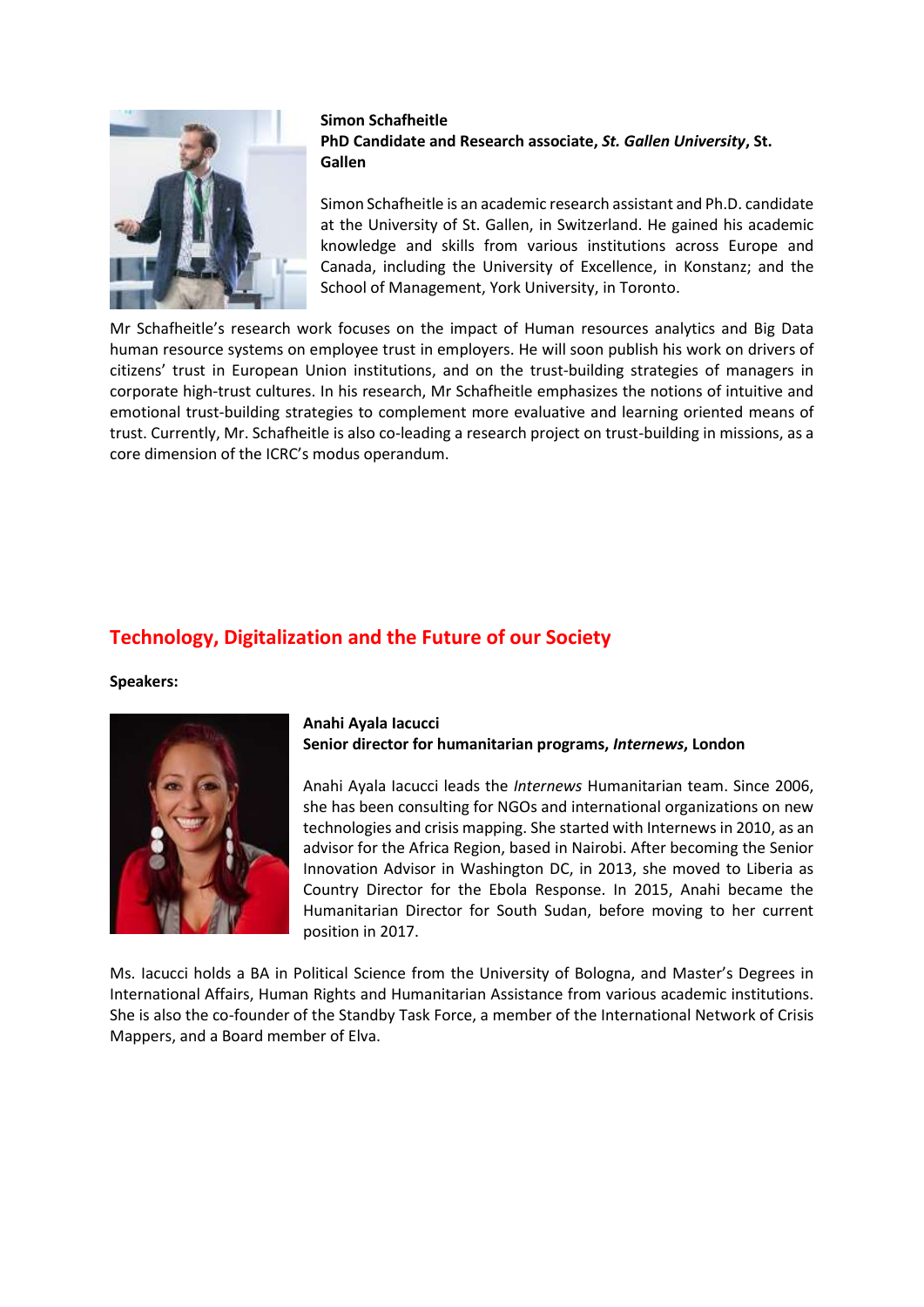

### **Paul-Olivier Dehaye**

### **Mathematician, Co-founder of** *PersonalData.IO***, Geneva**

Paul-Olivier Dehaye is the co-founder of PersonalData.IO, a service that helps individuals regain control over their personal data. He focuses on understanding and explaining cutting-edge societal issues in the personal data ecosystem, including, for example, the use of data-driven psychometric profiling.

Mr Dehaye holds a Master's degree in Mathematics from the Free University of Brussels; a PhD in Mathematics from Stanford University;

and was a Junior Research Fellow at Merton College, University of Oxford.



#### **Silvestro di Luise Research and Data scientist,** *THE Port, CERN***, Geneva**

Silvestro di Luise is a scientist with more than 10 years' worth of experience at CERN (European Organization for Nuclear Research), and at the Swiss Federal Institute of Technology. He works with THE Port, an initiative that brings together creative minds from *CERN* and non-profit organizations to brainstorm and develop technology solutions for humanitarian purposes. In addition to computer and data science, his

main interests are technological innovation and its impact on society.

Dr. di Luise holds a Doctor of Philosophy in Physics, and collaborates with several research institutes in Europe, the US, and Asia.



# **Rahel Dette**

# **Non-resident research fellow,** *Global Public Policy Institute***, Berlin**

Rahel Dette is a McCloy Fellow at the Harvard Kennedy School of Government and non-resident research fellow at the Global Public Policy Institute (GPPi) in Berlin. She led the development of the toolkit "Technologies for Monitoring in Insecure Environments" as part of a research project on humanitarian access and accountability in conflict regions.

Previously, she advised the German Federal Ministry for Economic Cooperation and Development (BMZ) on digital strategy and pilot projects as a junior consultant for Internet and Sustainability at the Gesellschaft für Internationale Zusammenarbeit (GIZ). Her research today focuses on the potential and associated risk of the role technologies increasingly play in conflict settings: How can responsible data and digital security practice assure we "do no *digital* harm"?

Ms Dette holds a bachelor's degree in Political Science and Middle East studies from Brown University.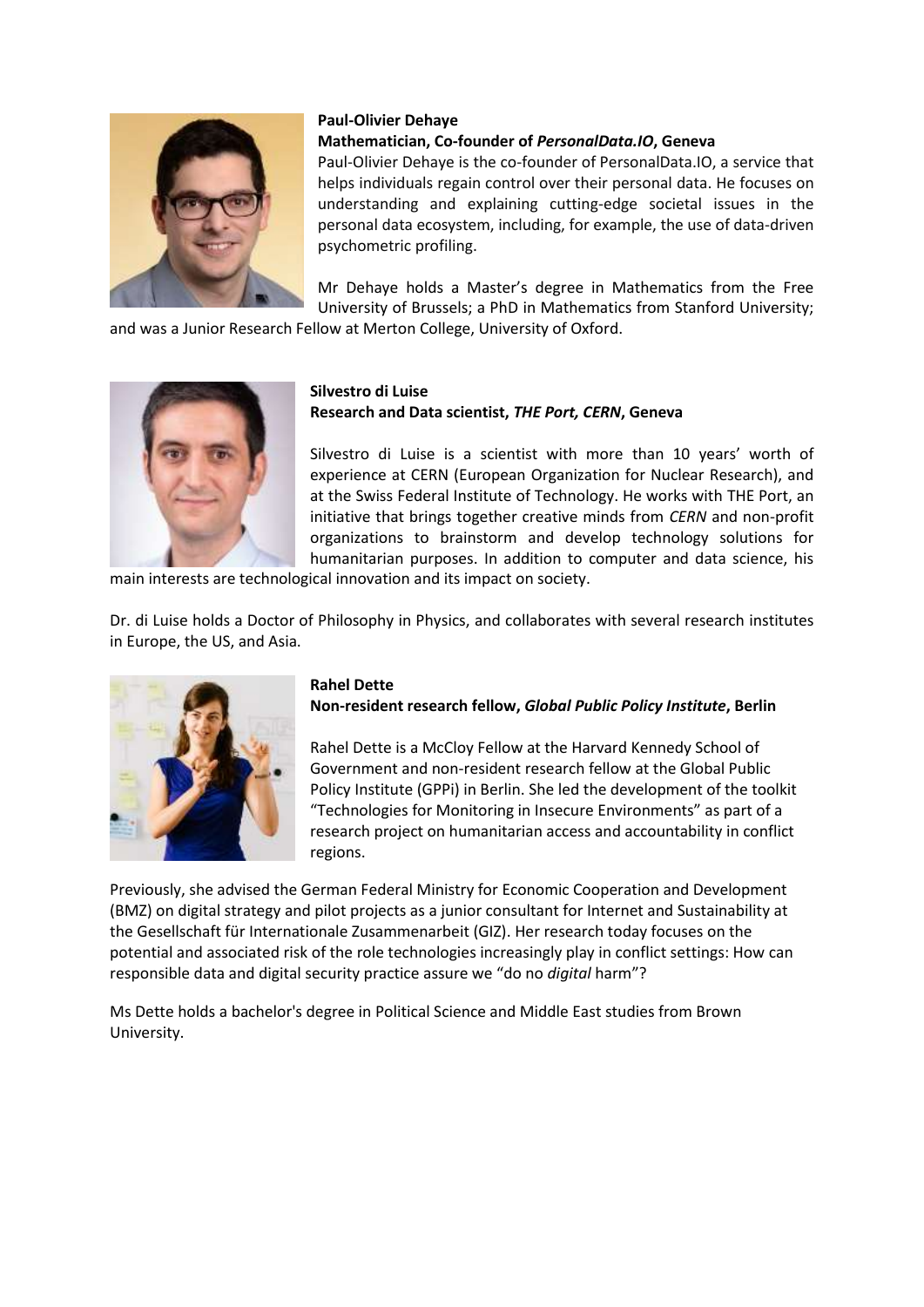# **Global Youth and Culture Change**

#### **Facilitator:**



### **Eric Dawson Co-Founder and President,** *PeaceFirst,* **Boston**

Eric Tai Dawson is the CEO of Peace First, an organization now operating in 105 countries to prepare young people to lead positive social action through compassion and courage. A recognized expert on youth culture and movement-building, Mr. Dawson received his degrees from Harvard University: a specialized B.A. in economics, sociology, philosophy, anthropology, and political science; a M.Ed in human development psychology; and a M.Div. in pastoral care and counseling.

He is an Ashoka, Echoing Green, and PopTech Fellow. His book, "Putting Peace First: Seven Commitments to Change the World", is being published next year by Viking.

## **Suitcases to the Future**

#### **Facilitator:**



### **Sarah Armouch** *OpenLab, Newcastle University***, Newcastle**

Sarah Armouch is a PhD student at Newcastle University, in the UK. Her work focuses on youth and civic engagement in Lebanon. Her research interests include understanding and designing processes for digitally mediated youth civic engagement, while identifying challenges and weaknesses in its existing structures. Ms. Armouch worked as a project coordinator for youth and community development, and as a training organizer, at the American University of Beirut (AUB). She was formerly a volunteer in the youth

department of the Lebanese Red Cross. Ms. Armouch holds a BS in Nutrition and Dietetics, a Master's in Public Health from AUB, and a MRes in Digital Civics from Newcastle University.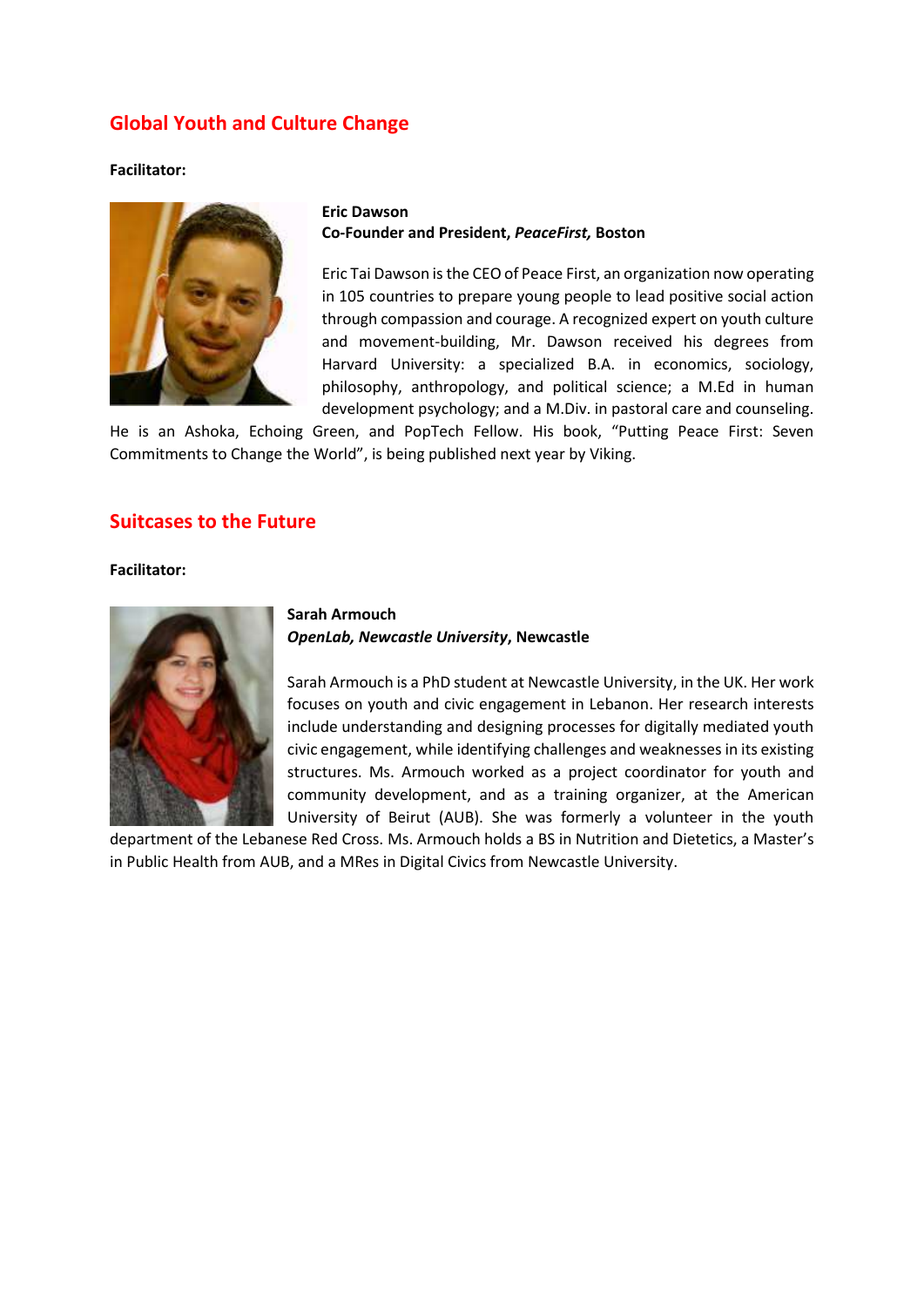# **What is the Future of Innovative Financing?**

**Moderator: Christoph von Toggenburg Head of Social Engagement,** *World Economic Forum***, Geneva**

**Speakers:**



### **Paul Currion Humanitarian Affairs Consultant, Belgrade**

Paul Currion is Chief Operating Officer with Disberse, a blockchain company building a better financial infrastructure for the distribution of aid. He also works as an independent consultant focused on system change in the humanitarian sector, with particular interest in migration, technology and urban resilience.

Mr. Currion has 20 years of experience in the humanitarian sector, including working with NGOs, United Nations agencies, donor

governments, private companies and IFRC, in a variety of responses including Kosovo, Afghanistan, Iraq, Liberia and the Indian Ocean tsunami response. Paul has published widely, including a forthcoming paper on Network Humanitarianism with ODI.



### **Joseph Thompson Co-founder and CEO, AID:Tech, United Kingdom**

Joseph Thompson is the CEO and co-founder at AID:Tech, a platform that provides solutions and applications to the humanitarian and government sectors, and works on addressing corporate needs in the blockchain space. AID:Tech delivered donations to Syrian refugees in Lebanon using *Intelligent Vouchers* - a system that has enabled donation transparency and accountability, contributed to fraud prevention.

Mr. Thompson holds a MBA from the Alliance Manchester Business School; a Master's in digital currencies from Nicosia University; and a MSc in strategic management from the Dublin Institute of Technology. He is a board member of the Irish Bitcoin Foundation.



### **Marten Touw**

### **Co-creator of the Humanitarian Impact Bond, Geneva**

Marten Touw is a career treasury, banking and finance senior executive, now acting as an advisor to the ICRC for innovative finance. Marten has previously worked in senior executive roles, including as Group Treasurer, Country Treasurer and Head of Financial Markets and Treasury in Australia, Hong Kong, North East Asia and Japan.

Mr Touw most recently donated his professional expertise to the ICRC

in Geneva for 12 months to co-structure and co-manage to completion the world-first Humanitarian Impact Bond – an innovative new financial instrument that encourages private investment in humanitarian programmes.